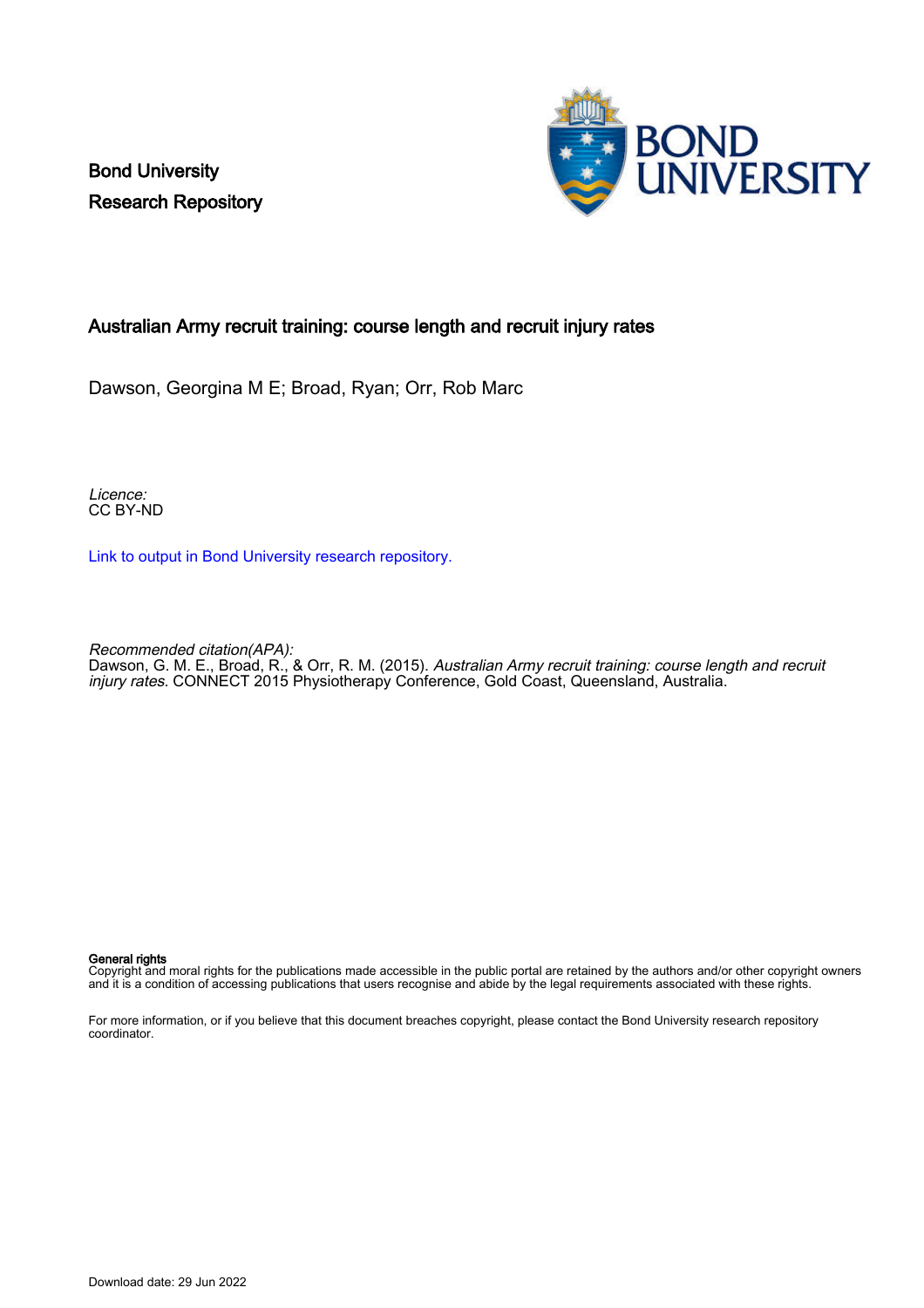## **Australian Army recruit training course length and recruit injury rates**



**Dawson, G.1, Broad, R.2 & Orr, R. <sup>1</sup>**

**1. Bond University**

**2. Kapooka Military Area**

**Dawson, G., Broad, R. & Orr, R. M. (2014). Australian Army recruit training course length and recruit injury rates. Journal of Military and Veteran's Health, 23(2) 14-19.**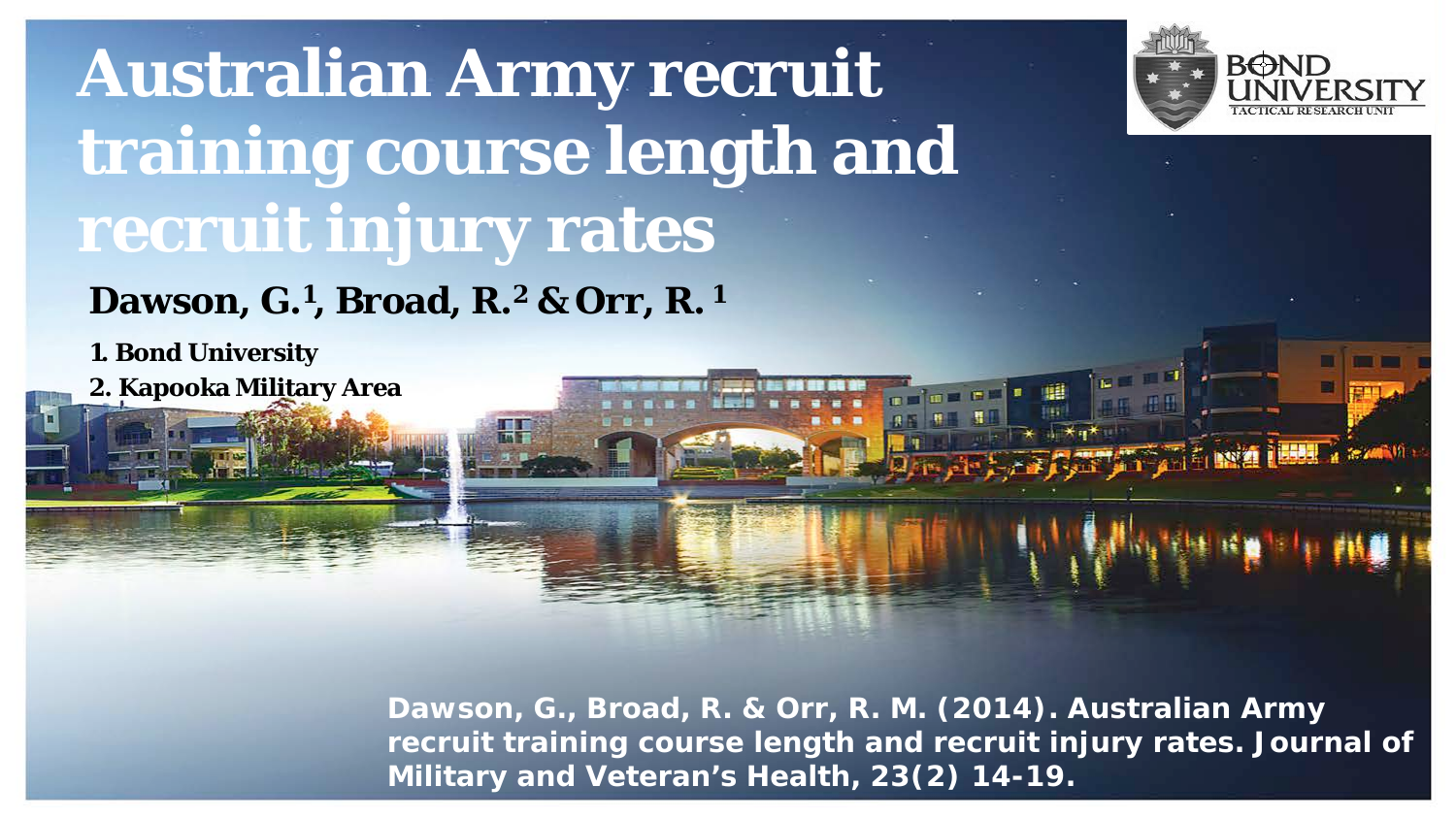

# Background

• Military recruits are at a greater risk of injury when compared to qualified soldiers

(Orr & Pope, 2015; Booth et al., 2006; Kaufman et al., 2000)

• The sudden increase in load may lead to over training and eventual injury

(Prigg et al. 2000)

• Would decreasing load but retaining training requirements decrease risk of injury?**BOND**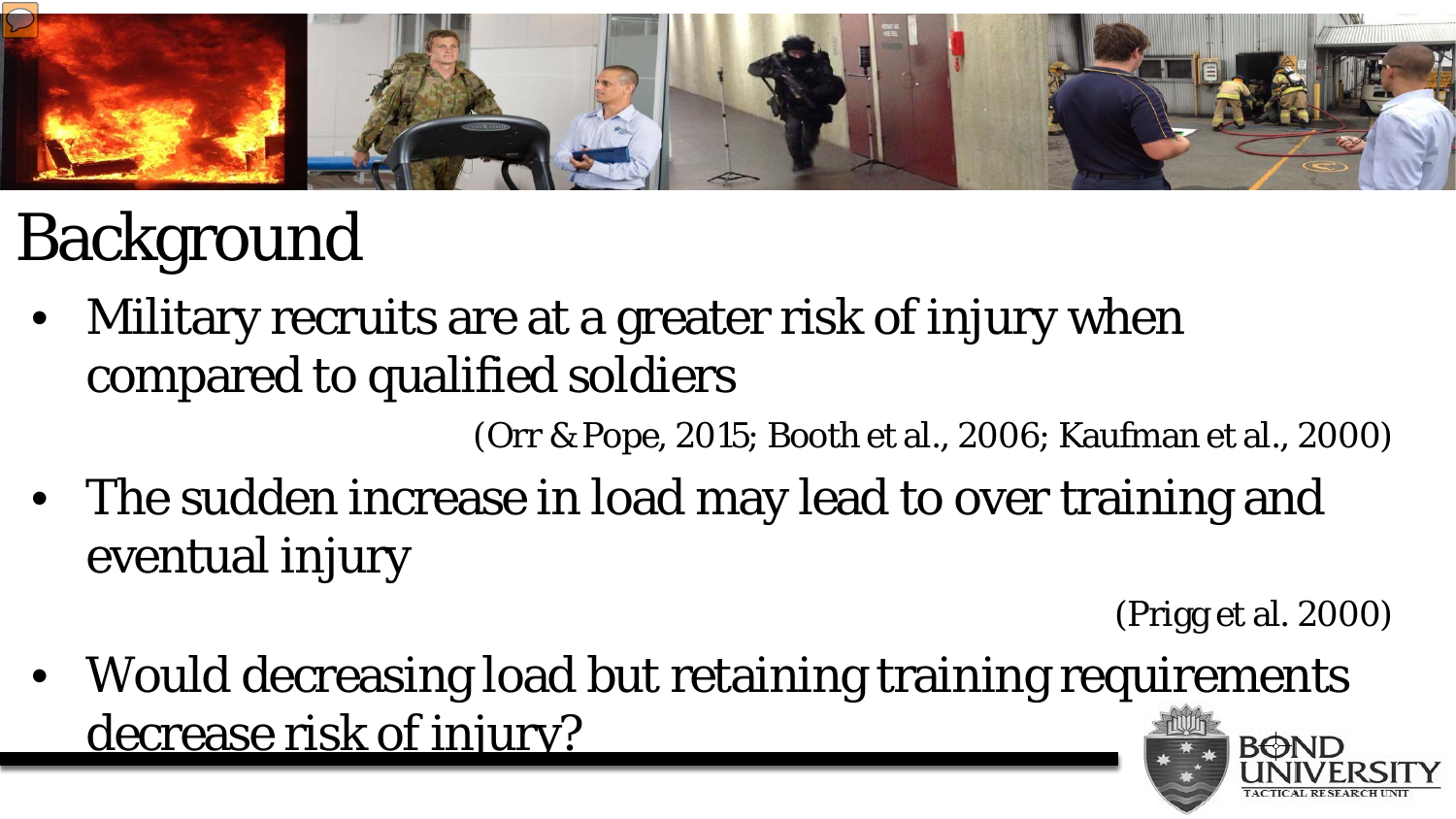

# Aims and Hypothesis

- Aims:
	- Investigate the influence of lengthening a recruit training course from 80 days to 100 days
	- Profile injuries that occur



– The longer the training period, the greater the risk of injury.



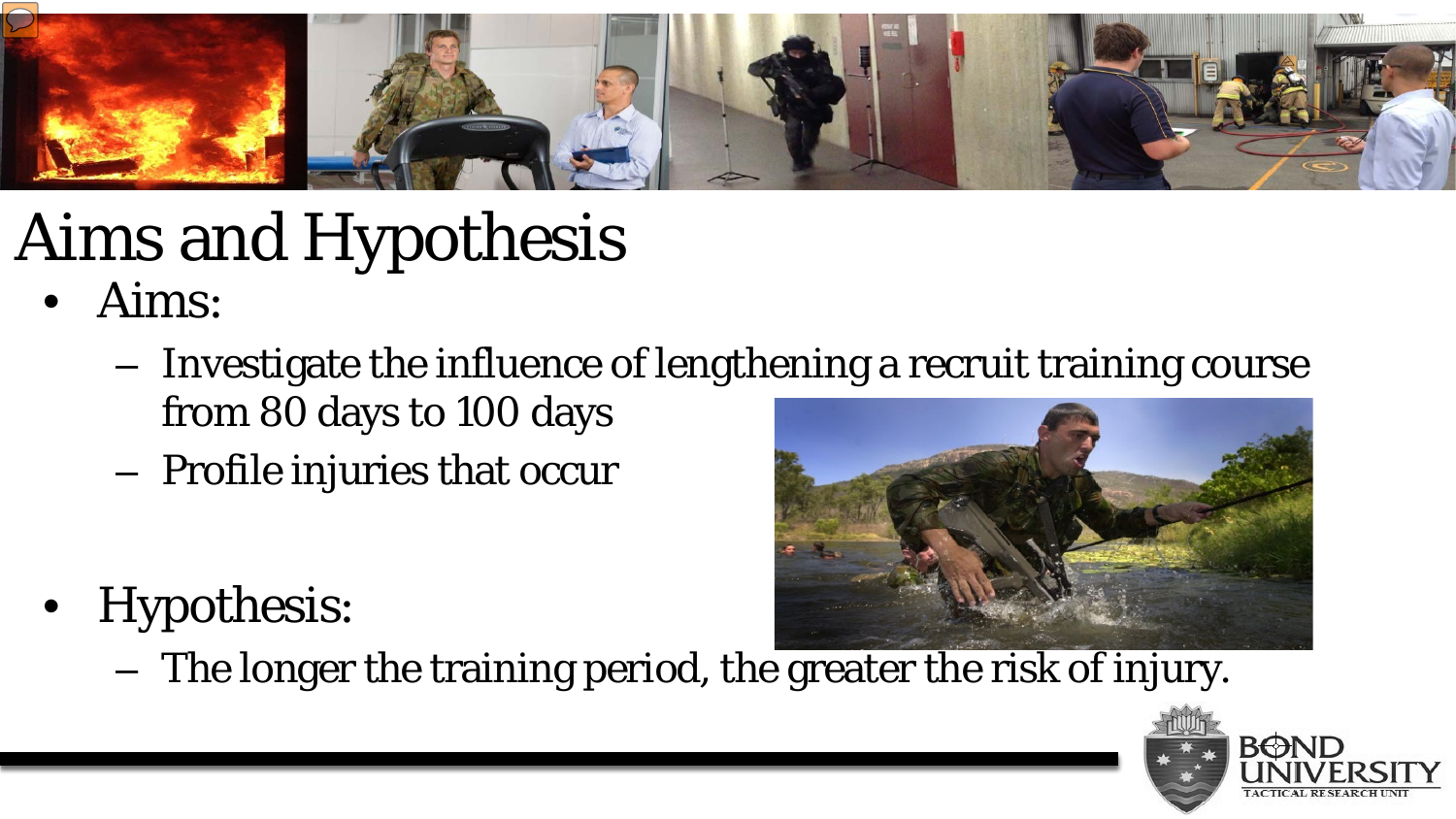

#### Participants

- Australian Regular Army recruits attending Basic Recruit training at Kapooka
- Recruits were randomly selected for each course

| <b>Course</b> | <b>Number of</b><br><b>Platoons</b> | <b>Number of</b><br><b>Recruits</b> | <b>Male Recruits</b> | <b>Female</b><br><b>Recruits</b> |
|---------------|-------------------------------------|-------------------------------------|----------------------|----------------------------------|
| <b>ASC</b>    |                                     | 73                                  | 56                   | 17                               |
| <b>ARC</b>    |                                     | 194                                 | 152                  | 42                               |
| <b>Total</b>  | 6                                   | 267                                 | 208                  | 59                               |

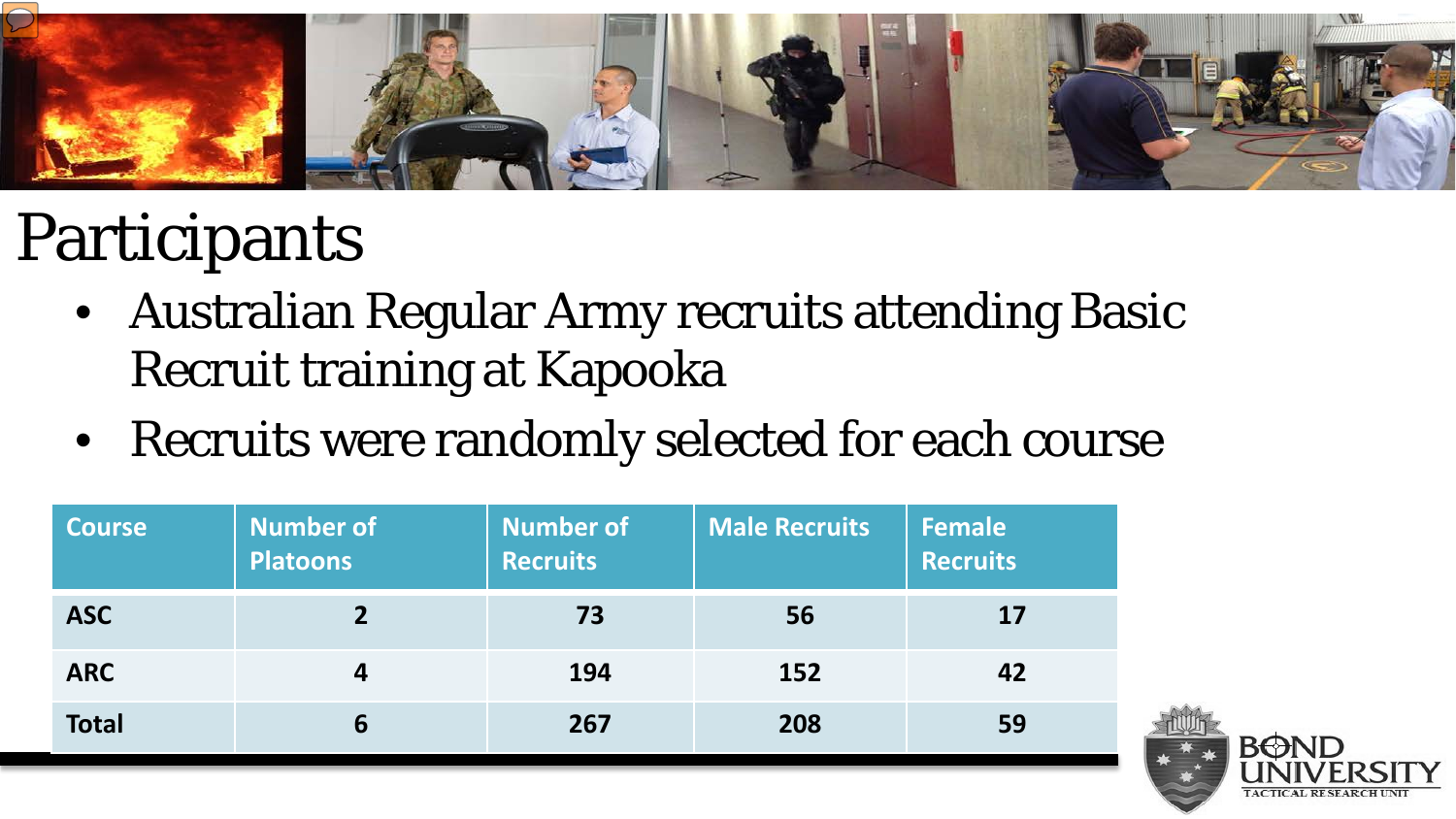

### Methods

- Data recorded during two different Army recruit training courses over 1 year period (2013)
	- *ASC (100 d) / ARC (80 d)*
- The ASC contained all aspects of the ARC with a more gradual increase in load over the first four weeks

….also contained additional military field training and an extended field phase

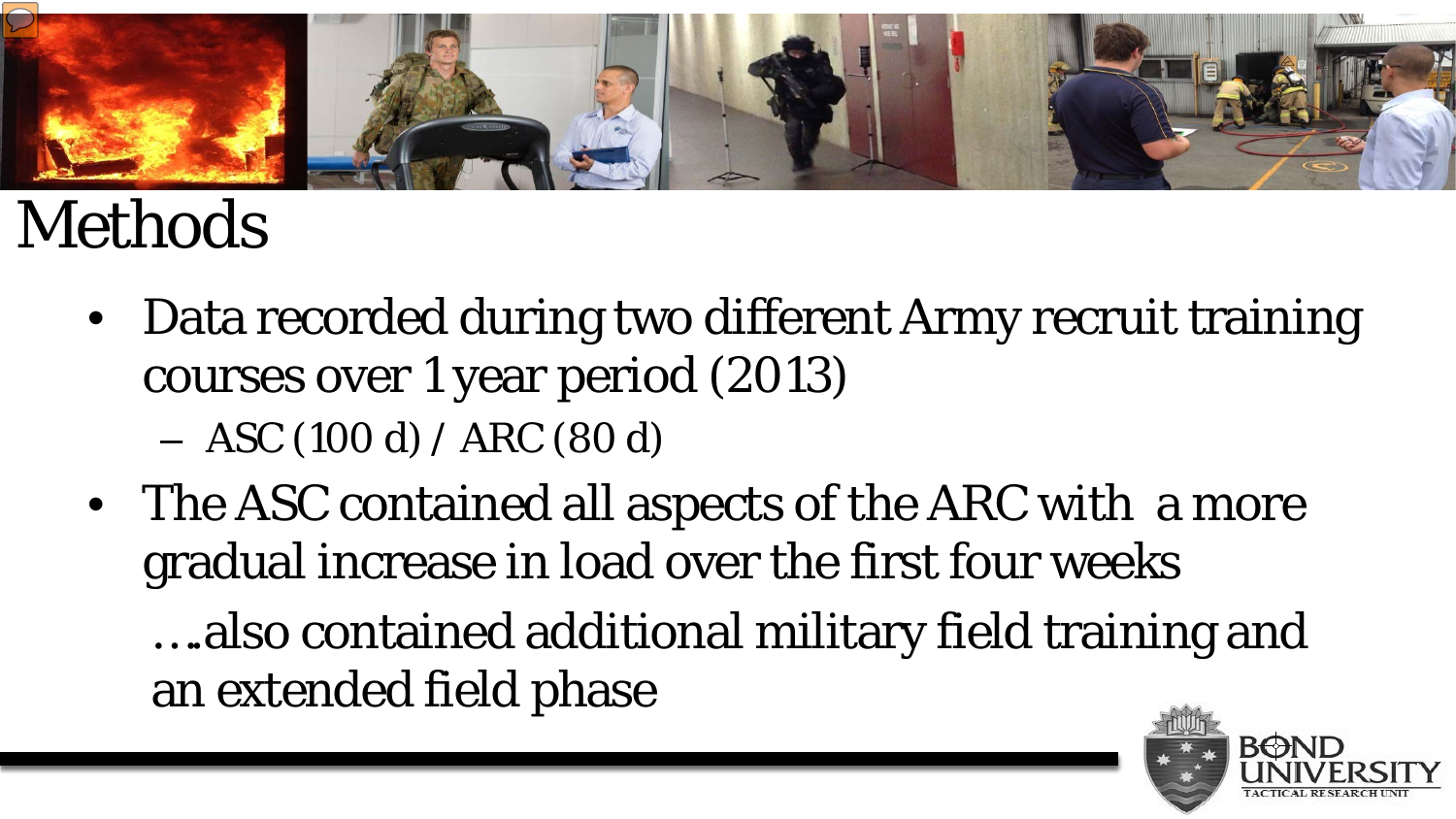

## Methods

- Injury Prevalence
	- *Number of reported injuries / number of recruits completing the respective course x 100*
- Injury Incidence
	- *(Number of reported injuries / number of recruits completing the respective course x 100 (soldiers)) / (course length in days / 100 days)*

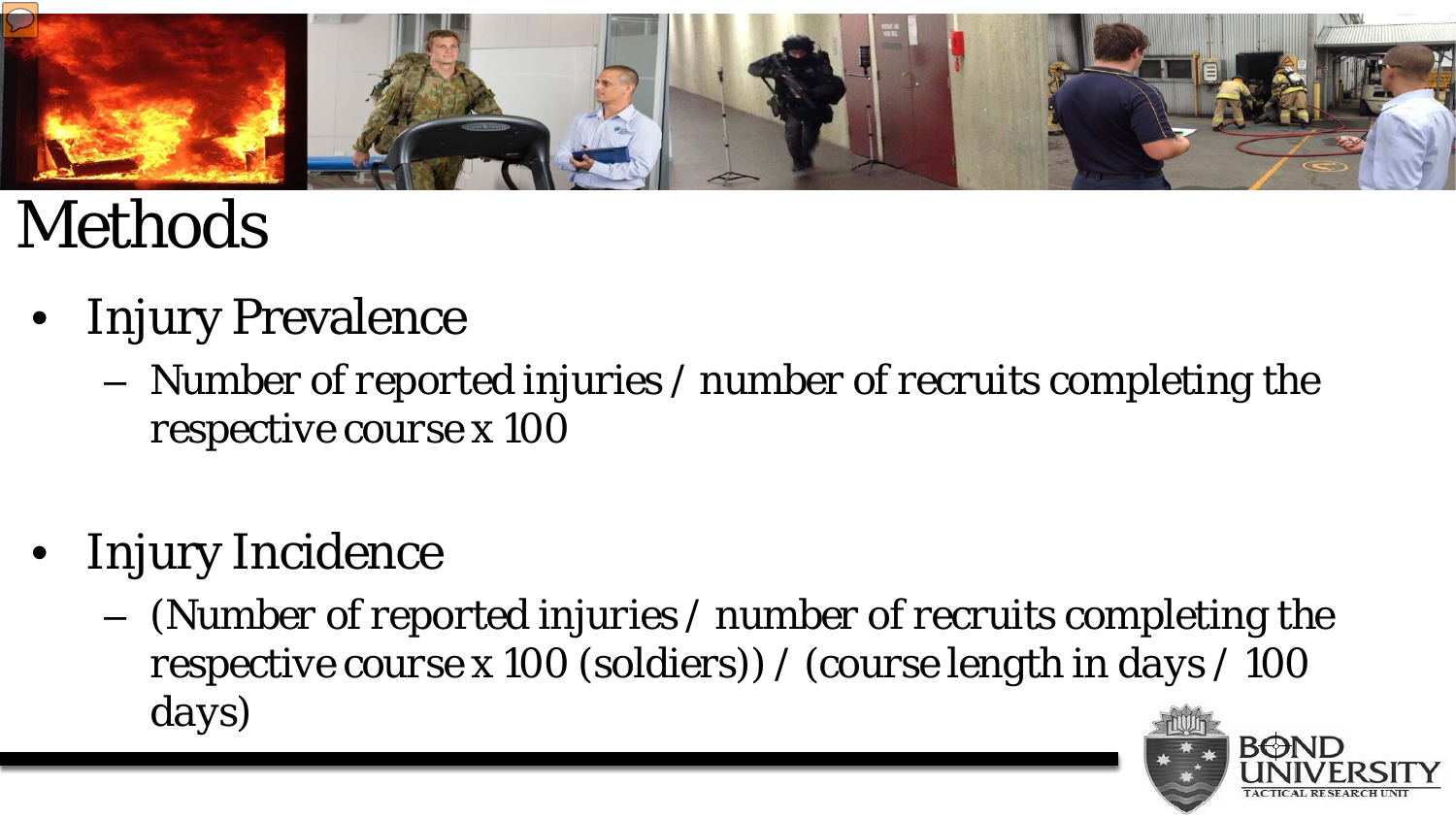

#### Methods

• Ethics approval from BUHREC & ADHREC



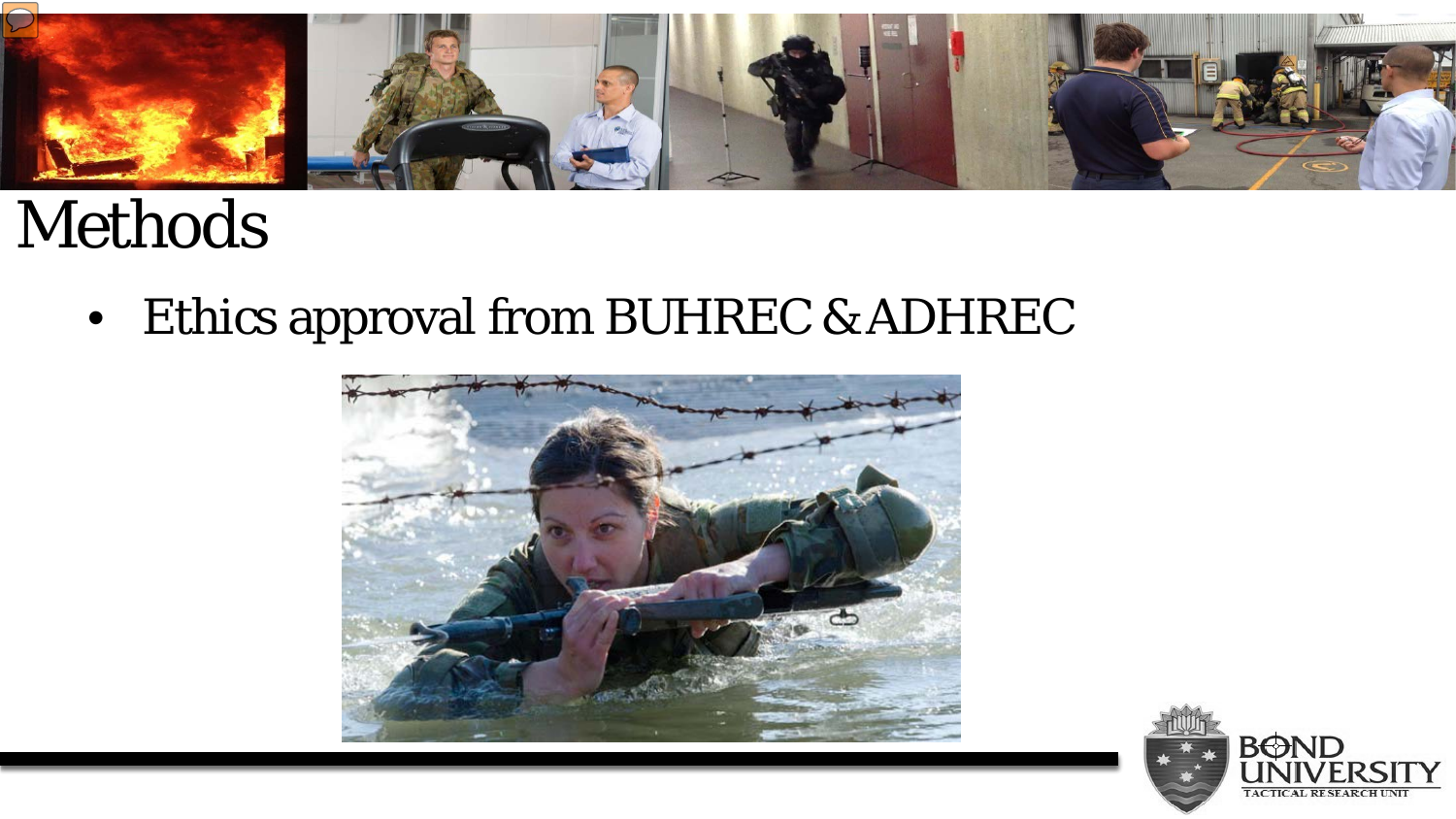

- ASC (100 days):
	- 73 recruits, nil excluded
	- 13 recruits injured (17.8%)
- ARC (80 days):
	- 194 recruits (23 excluded from original data set)
	- 27 recruits injured (13.9%)

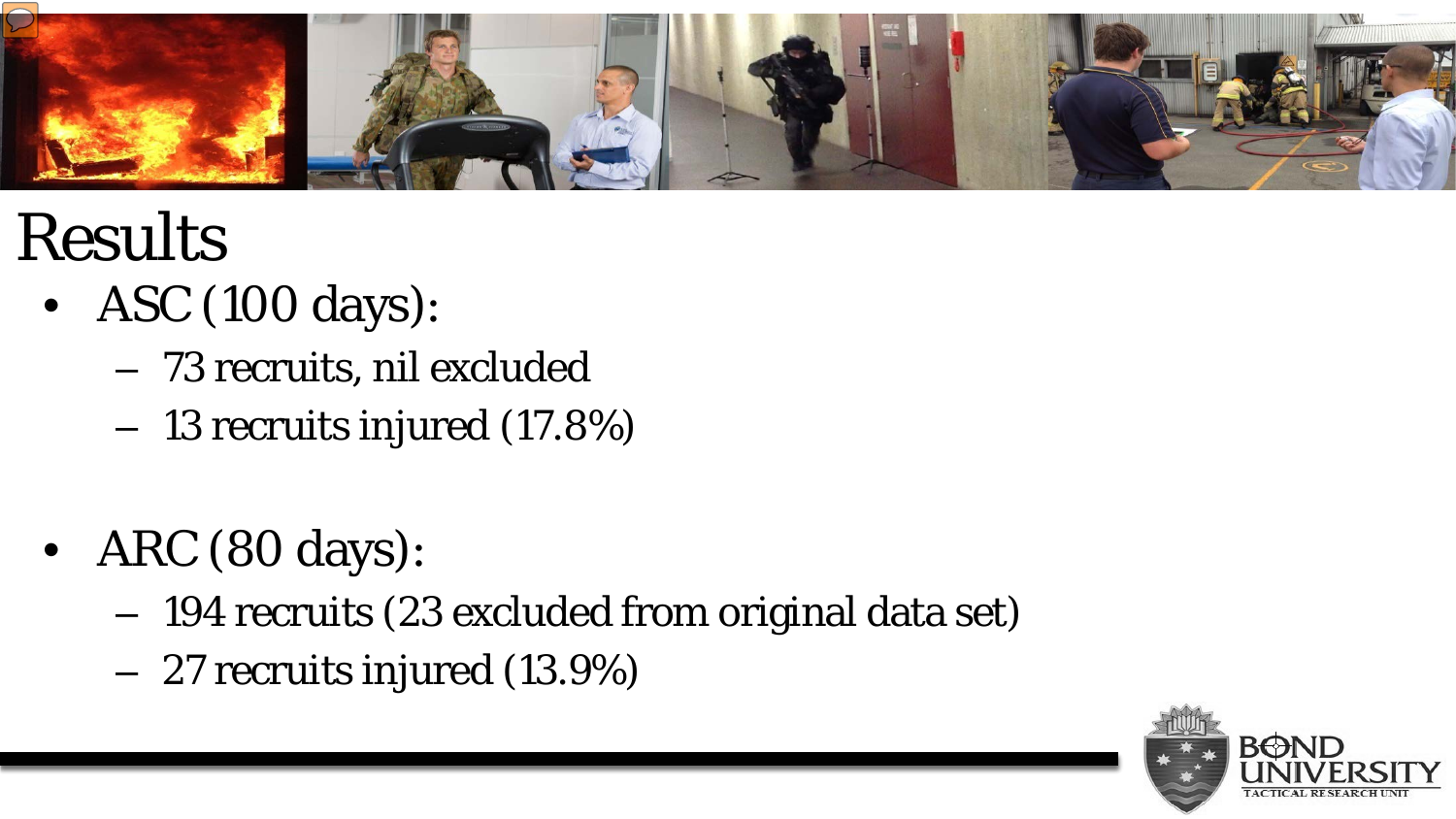

- Injury prevalence:
	- $-$  ASC: 17.8%
	- $-$  ARC: 13.9%
- Injury incidence:
	- ASC: 17.8 / 100 soldiers / 100 days
	- ARC: 17.4 / 100 soldiers / 100 days

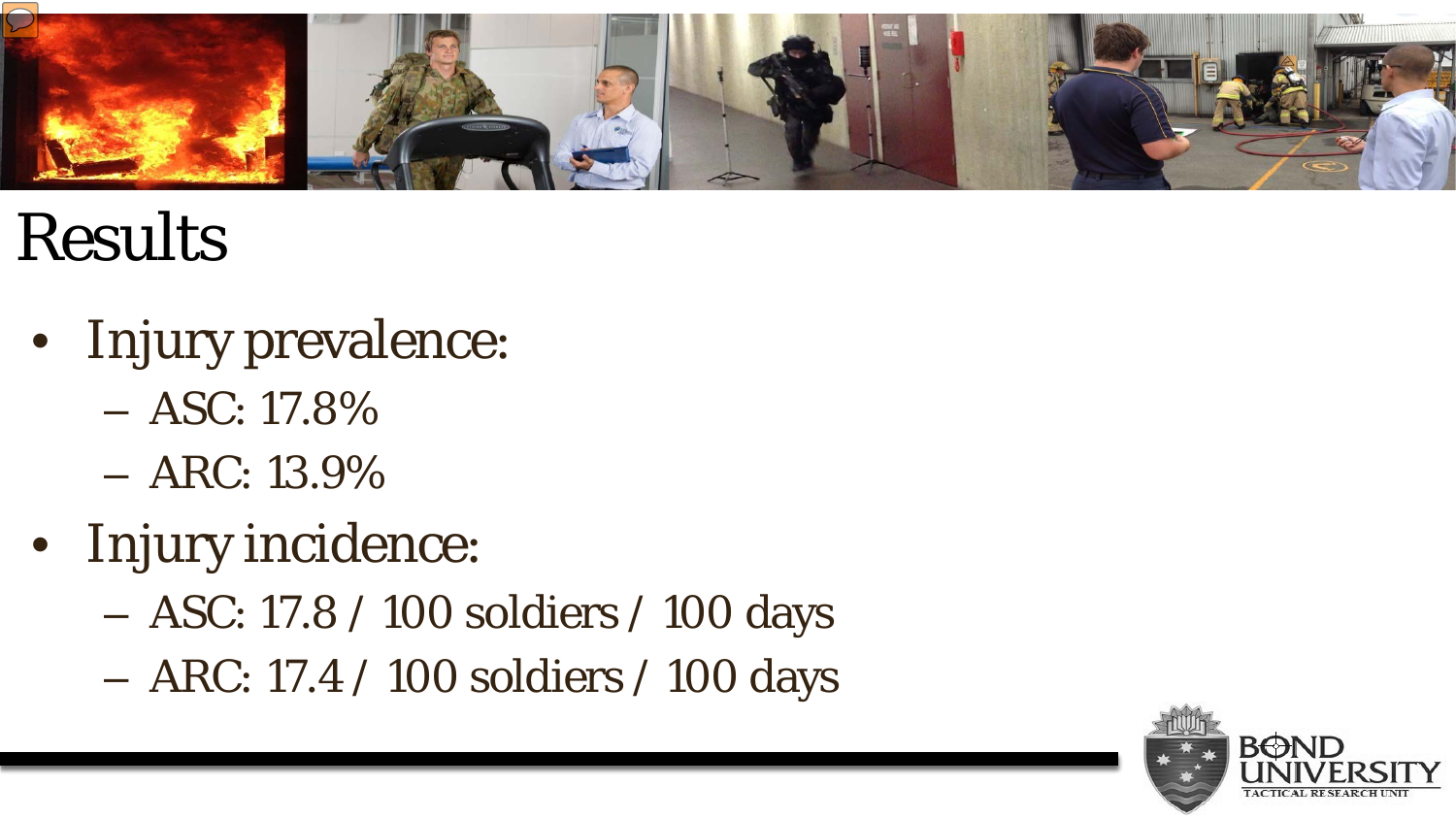



TACTICAL RESEARCH UNIT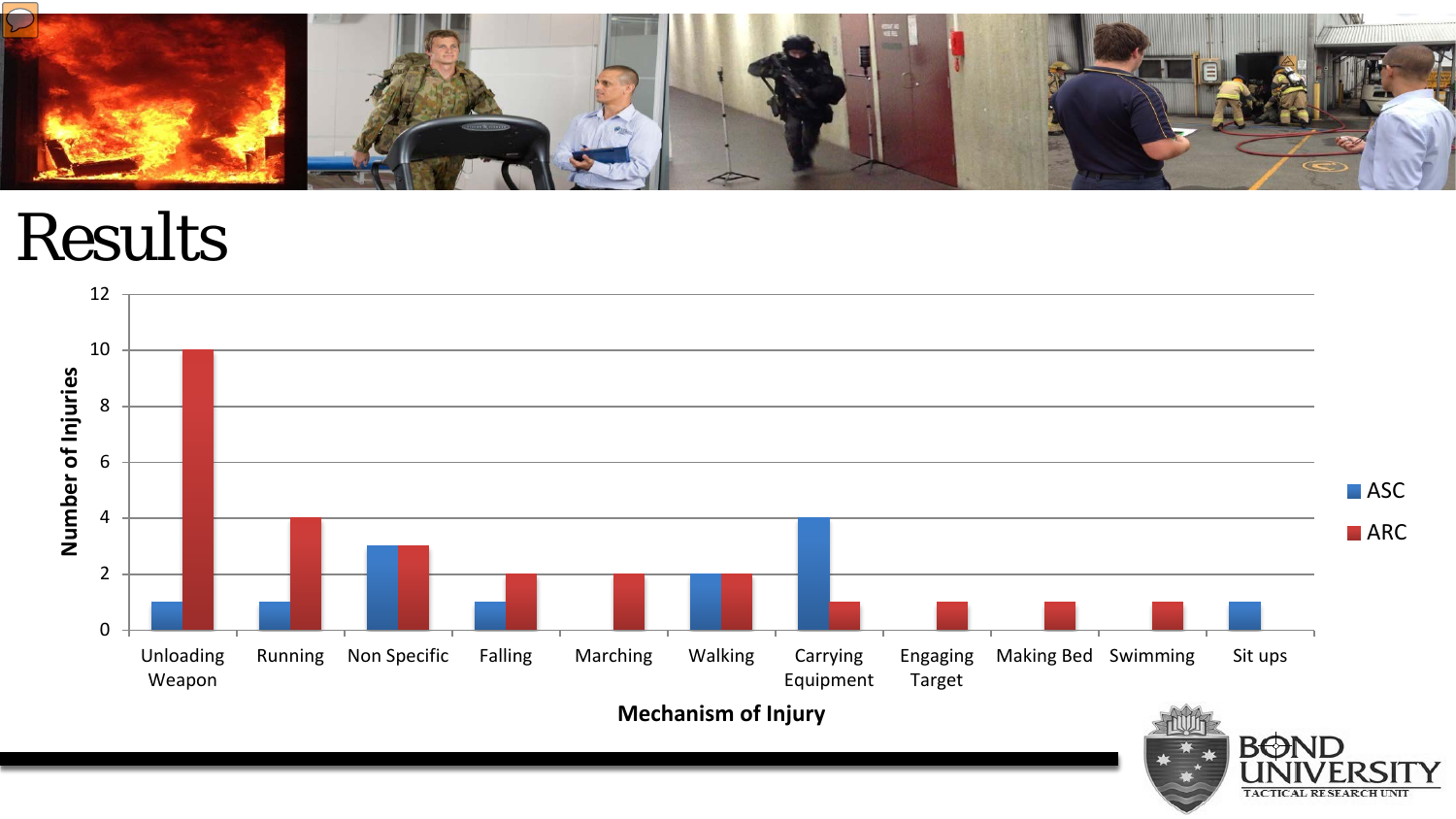



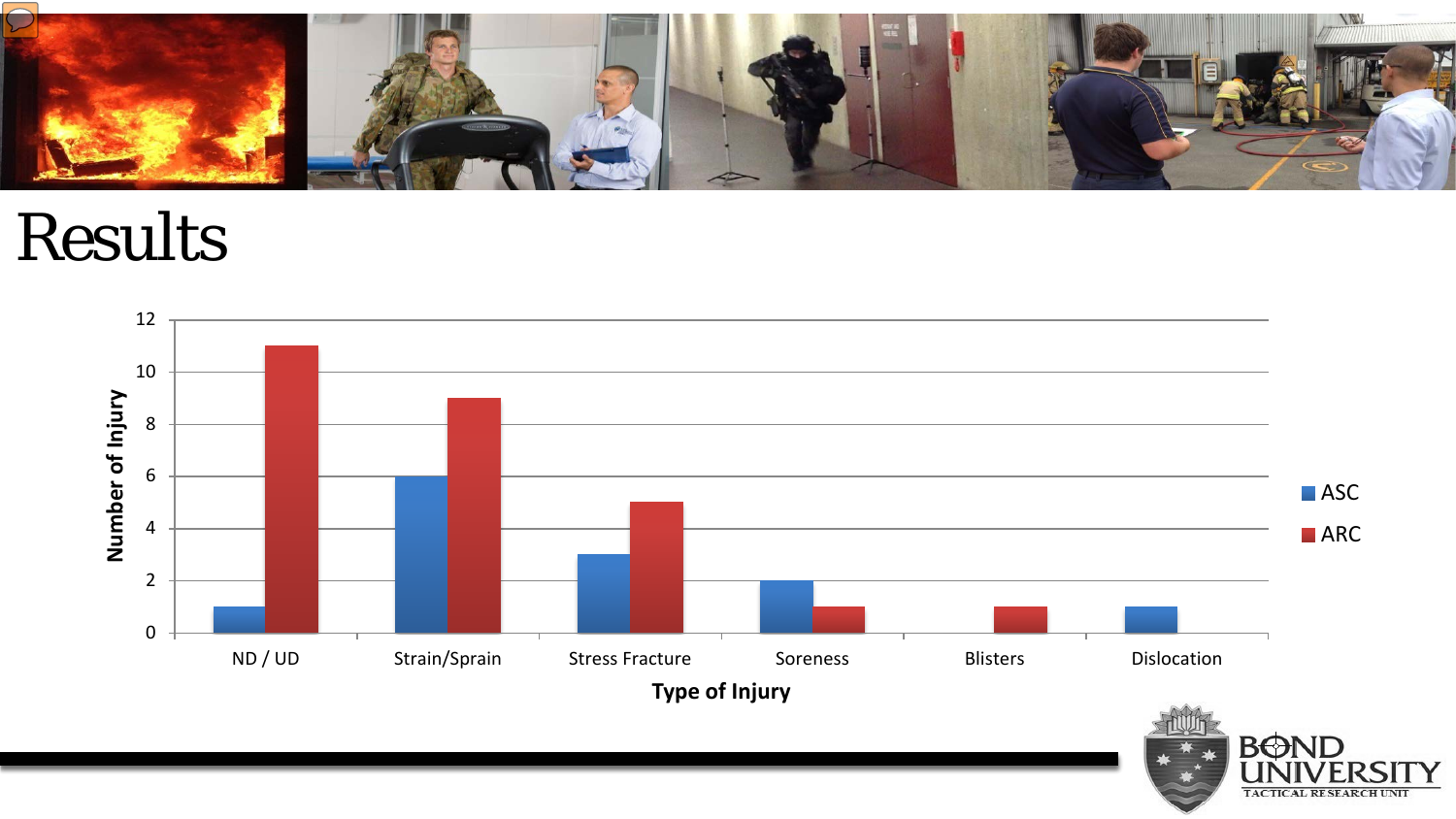

- Collectively the highest anatomical injury sites:
	- Ankle/foot: 20%
	- Back/torso: 12.5%
	- $-$  Lower leg: 12.5%
- ASC (100 day): ARC (80 day):
	- Back/torso: 30.7 % Ankle/foot 22.2 %
	- Ankle/foot 15.4 % Lower leg 14.8 %
	- Shoulder 15.4 %

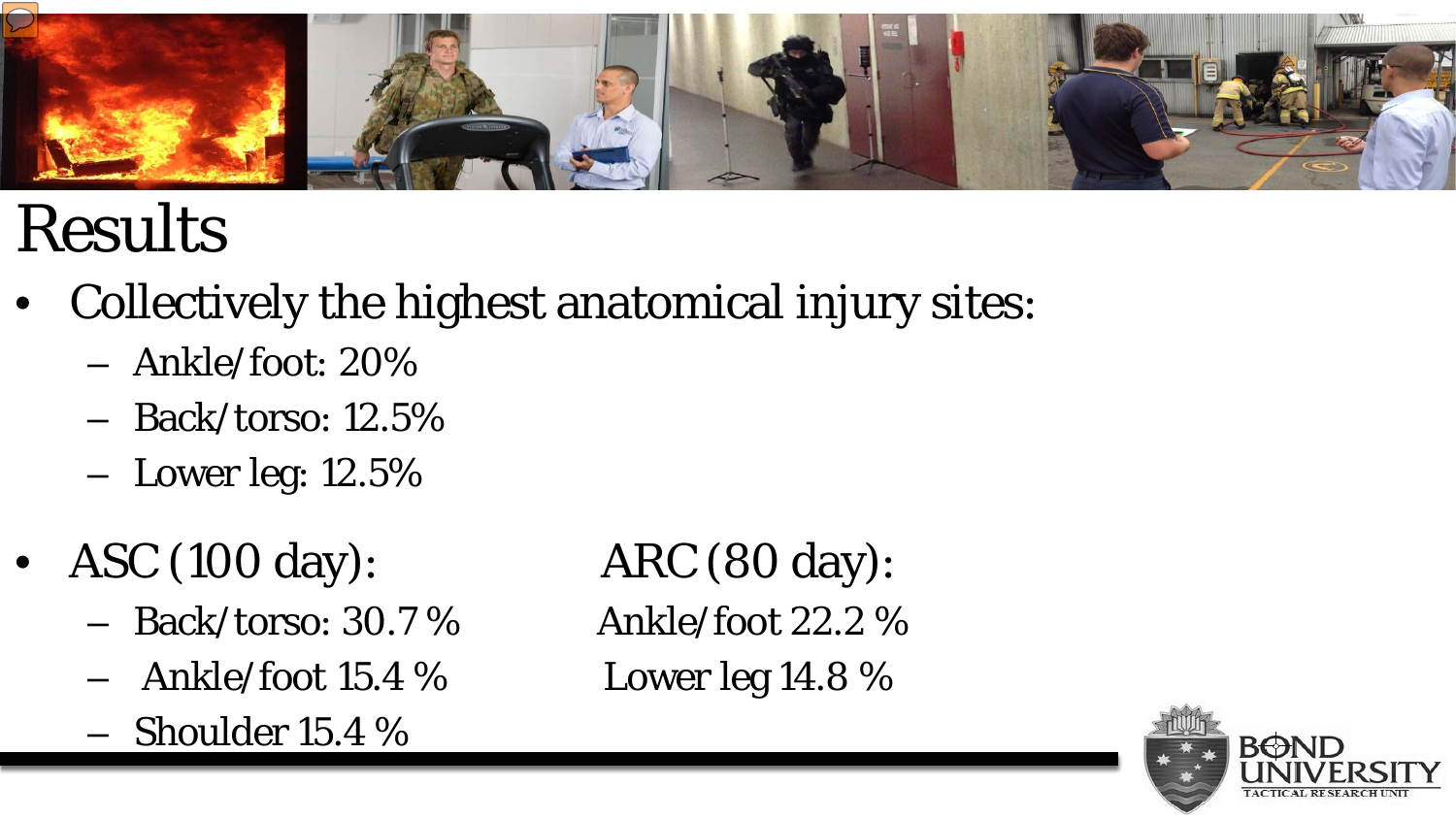

- ASC had a notably higher prevalence of injuries compared to ARC
- However when looking at cohort size and exposure to training, both courses had similar incidence rates
- In contrast to previous studies, the current study revealed much lower prevalence and incidence rates

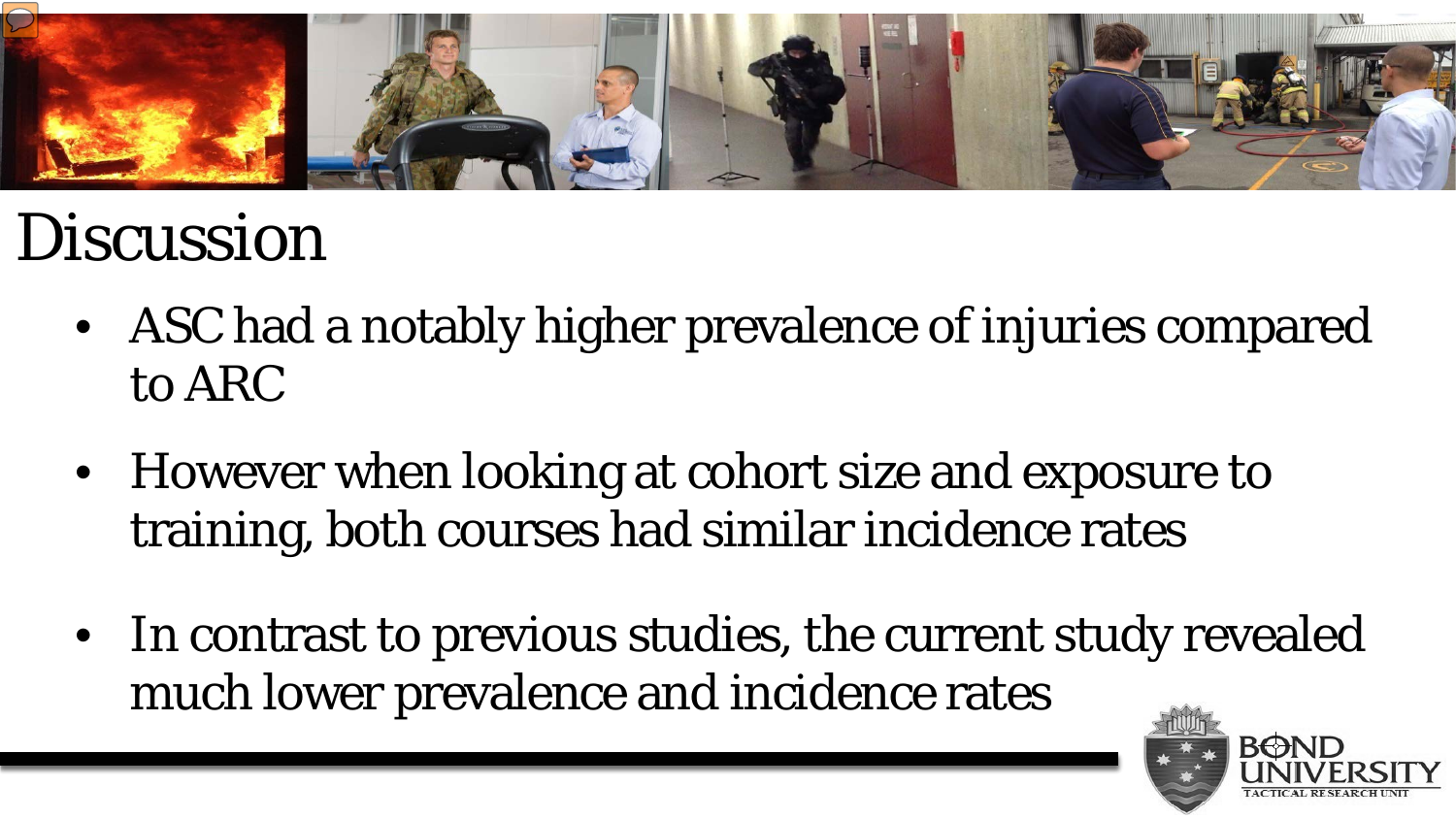

- Prevalence
	- Current study: ASC: 17.8 % & ARC: 13.9% prevalence
	- Havenetidis et al. (2011): 233 male Greek army recruits, 7 week course - 28.3% prevalence
- Incidence
	- Current study: ASC: 17.8 % & ARC: 17.4% incidence
	- O'Connor et al. (2000): 480 Marine Corp officers, 6 week course 60.7% incidence

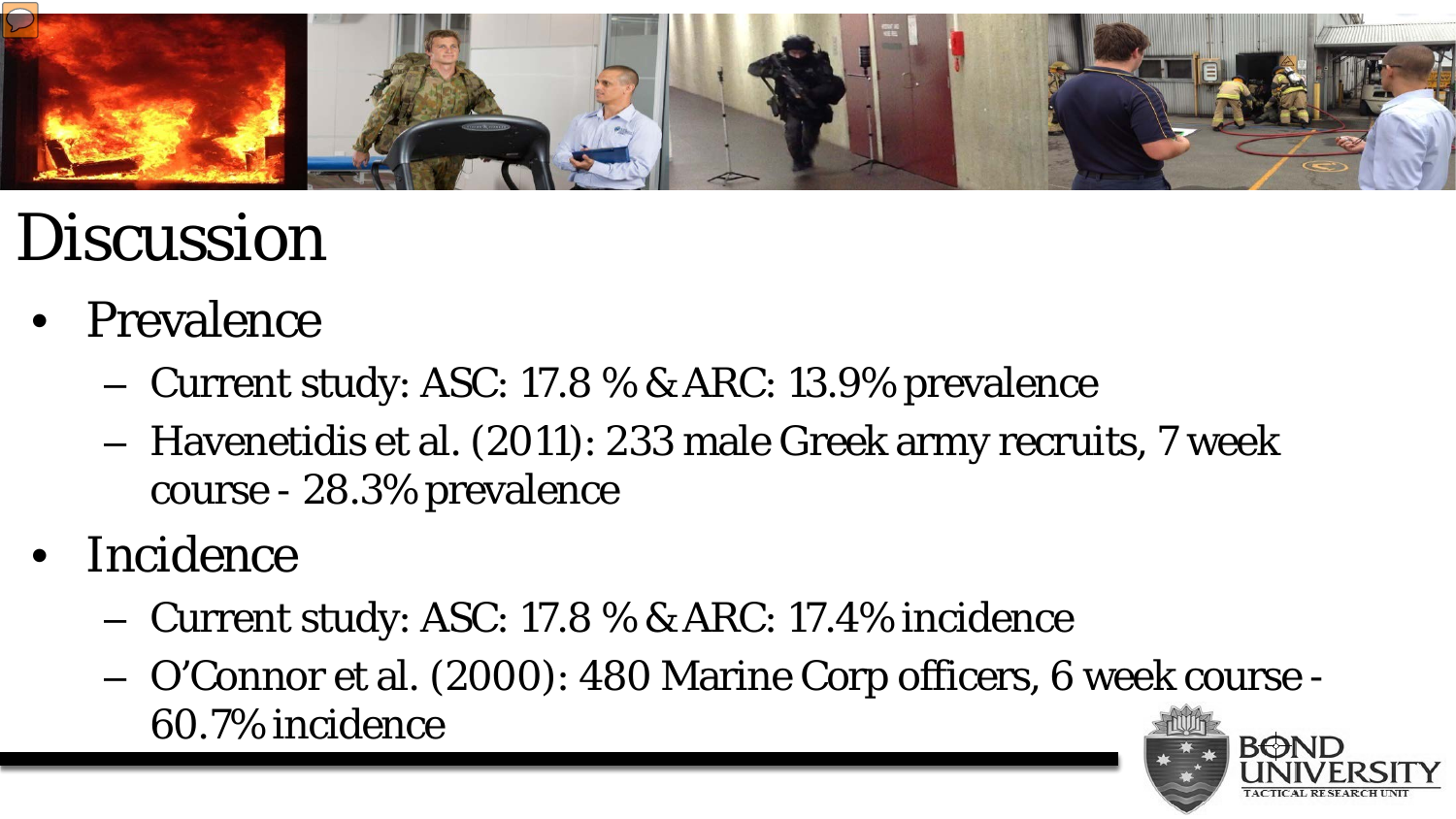

- Most common anatomical sites of injuries:
	- Current study: Ankle and foot= 20 %
	- Similar to Havenetidis et al. (2011), O'Connor et al. (2000) and the Australian Department of Defence (2000) the most common injury sites were to the ankle and foot.
	- These sites of injury were also in the top three injury sites in studies by Ross & Allsopp (2002) and Knapik et al. (2001)

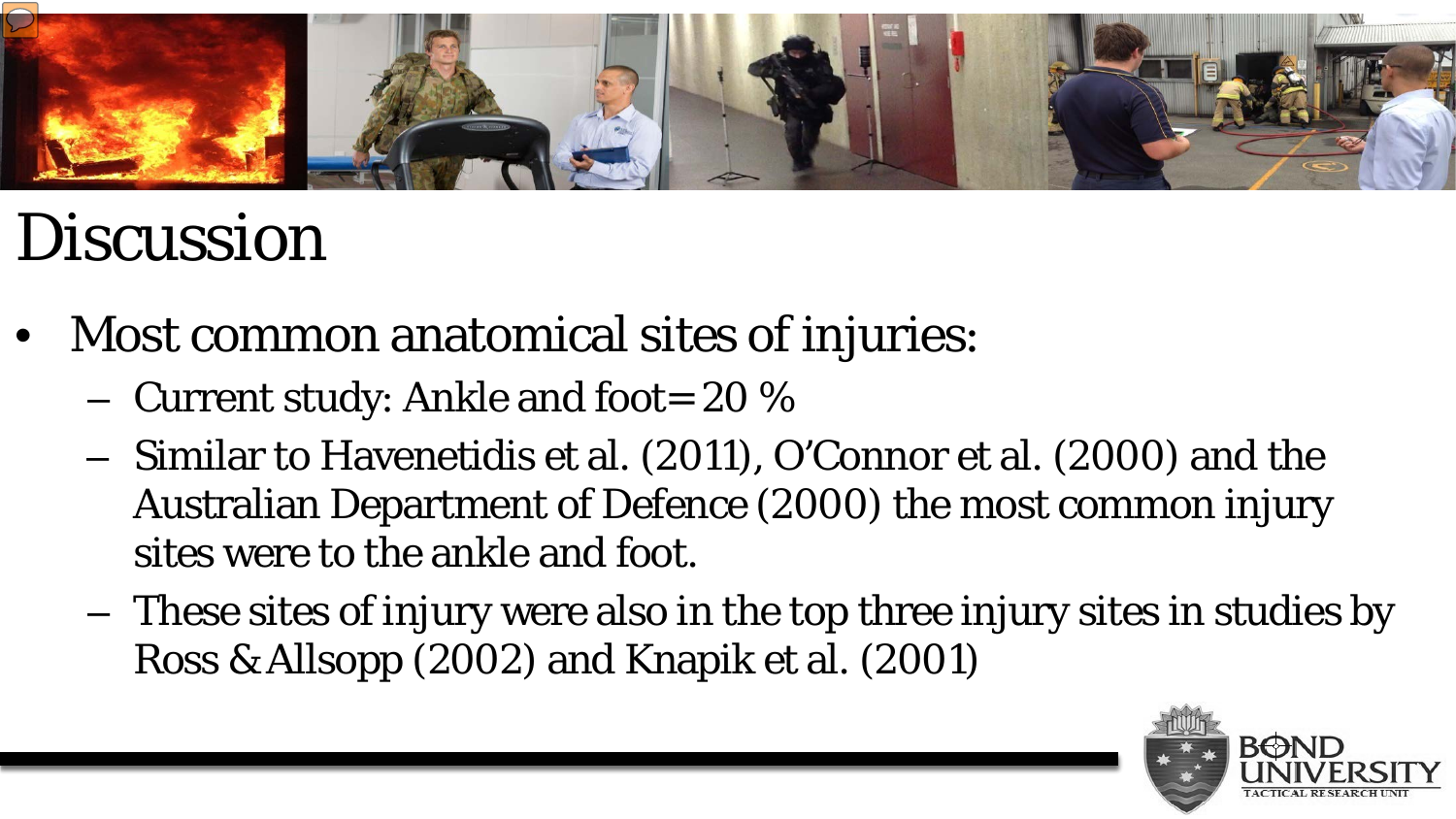

- Most common type of injuries:
	- Current study:
		- Sprains and strains
		- Stress fractures
	- These injury types were also found to be the most common type in studies conducted by Havenetidis et al. (2011) and O'Connor et al. (2000)

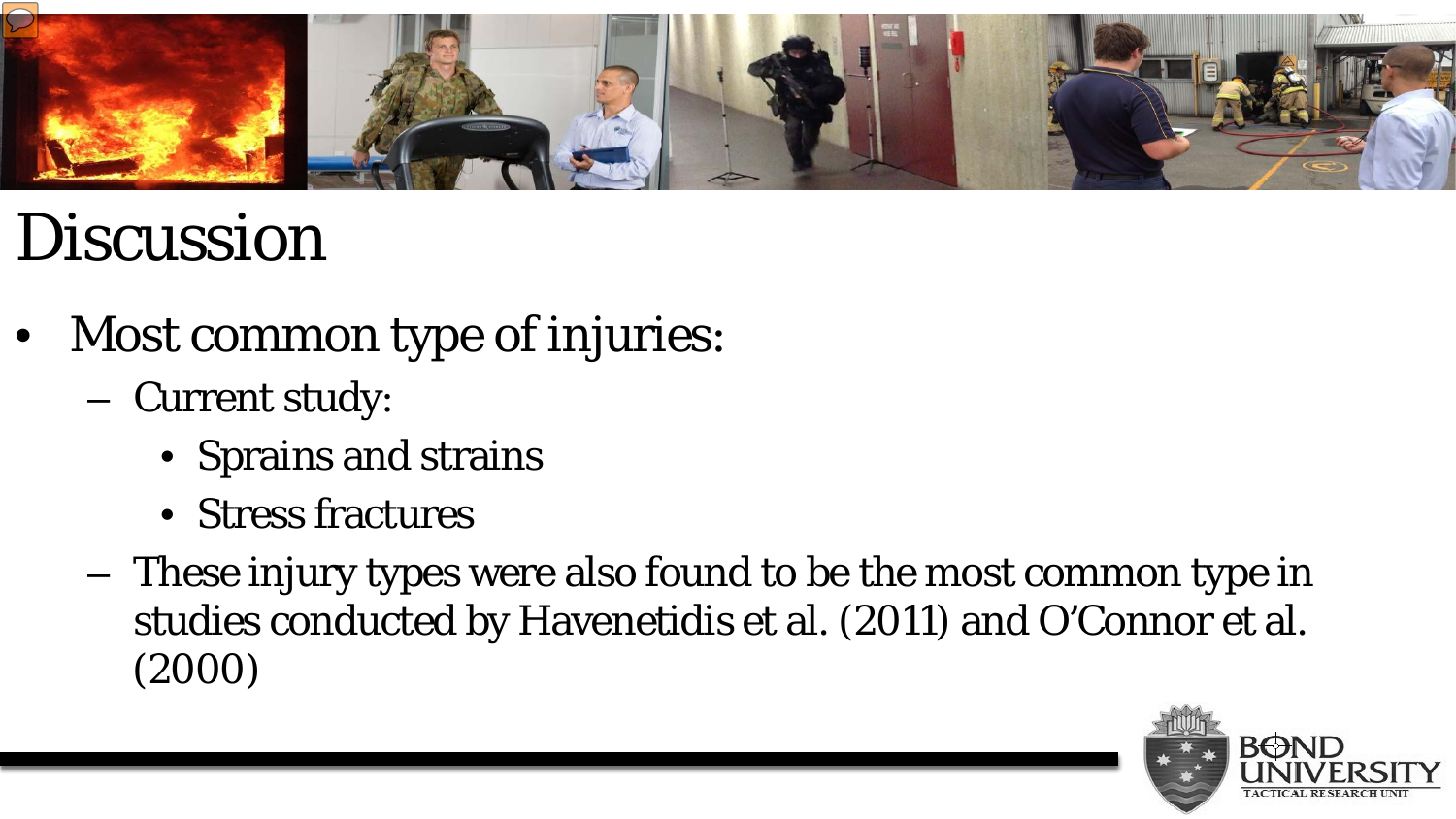

#### Conclusion / Take Home Message

- While the ASC had a higher prevalence of injury when injuries took into account exposure, incidence rates were virtually identical
- Lengthening a recruit training program (or period of training) with the aim of making it less intensive may not reduce the proportion of recruits injured - in fact, a higher proportion may be injured due to the longer period of exposure to training.

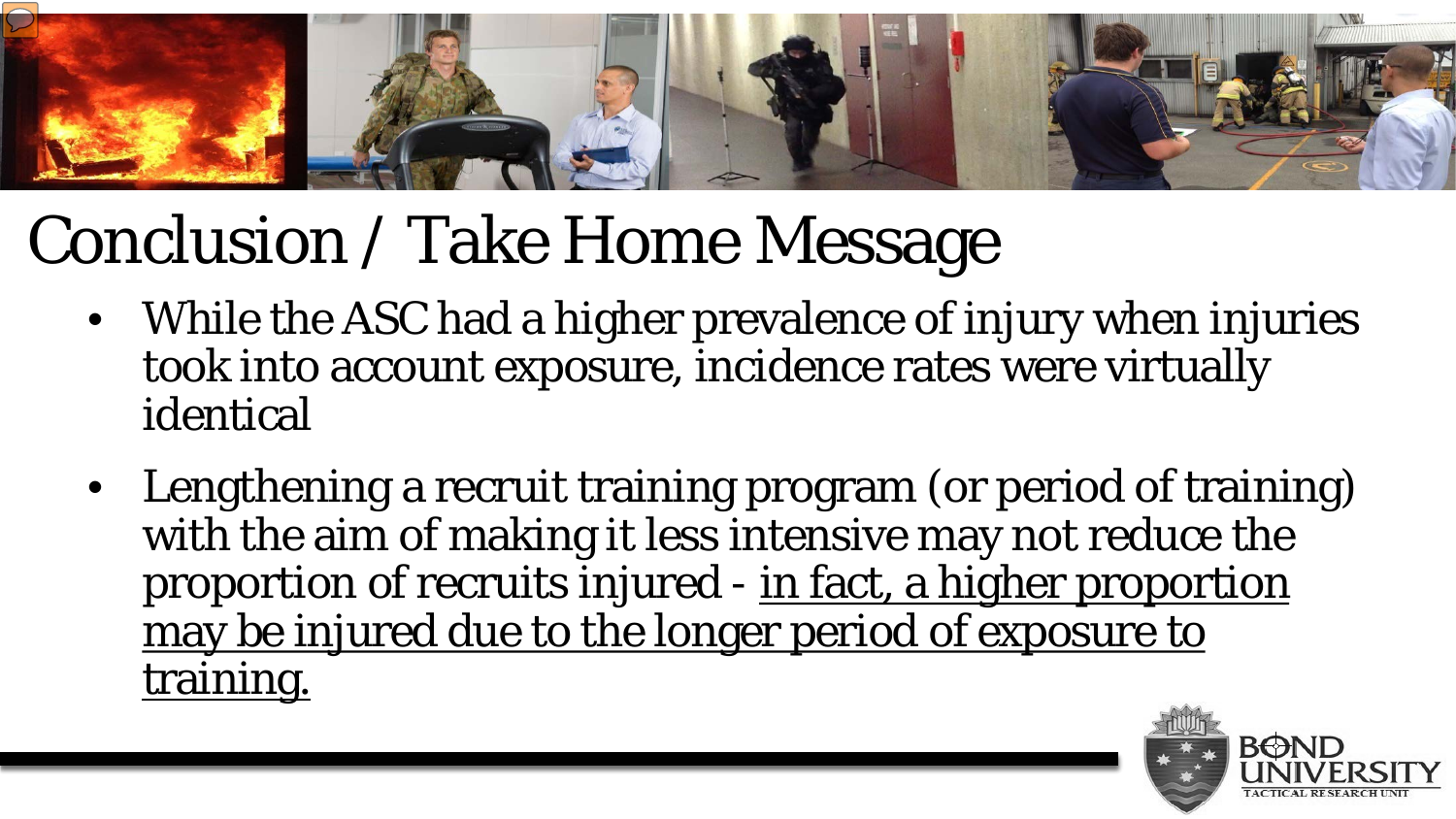

#### References

- Booth CK, Probert B, Forbes-Ewan C, Coad RA. Australian army recruits in training display symptoms of overtraining. Military medicine. 2006;171(11):1059-1064.
- Dawson, G., Broad, R. & Orr, R. M. (2014). Australian Army recruit training course length and recruit injury rates. Journal of Military and Veteran's Health, 23(2) 14-19.
- Havenetidis K, Kardaris D, Paxinos T. Profiles of musculoskeletal injuries among Greek Army officer cadets during basic combat training. Military medicine. 2011;176(3):297-303.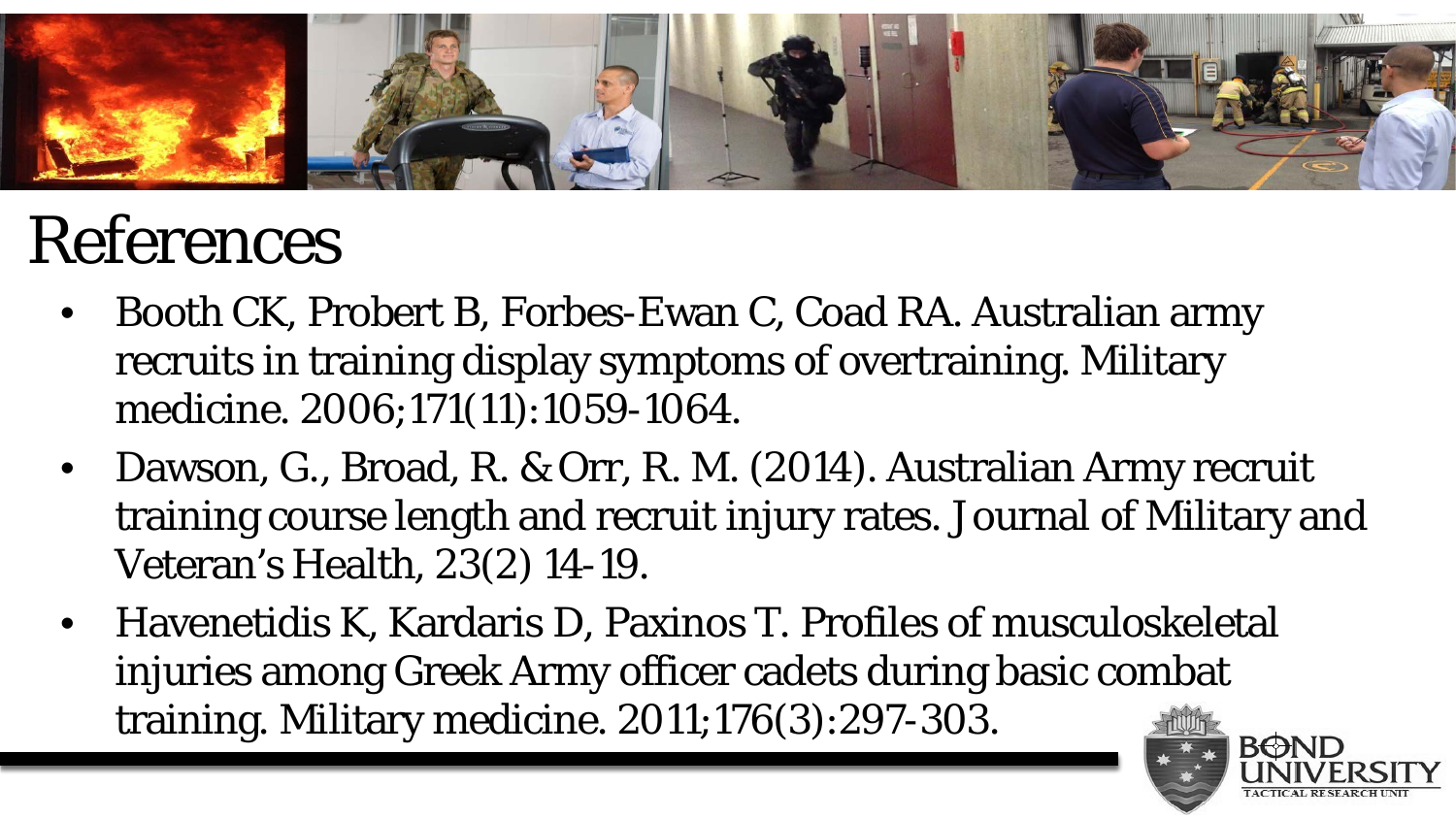

#### References

- Kaufman KR, Brodine S, Shaffer R. Military training-related injuries: surveillance, research, and prevention. American journal of preventive medicine. 2000;18(3):54-63.
- Knapik JJ, Sharp MA, Canham-Chervak M et al. Risk factors for training-related injuries amoung men and
- women in basic combat training. Journal of the American College of Sports Medicine. 2001; 33(6): 946-954.
- O'Connor F. Injuries during Marine Corps officer basic training. Mil Med. 2000;165(7):515-520. **BOND**